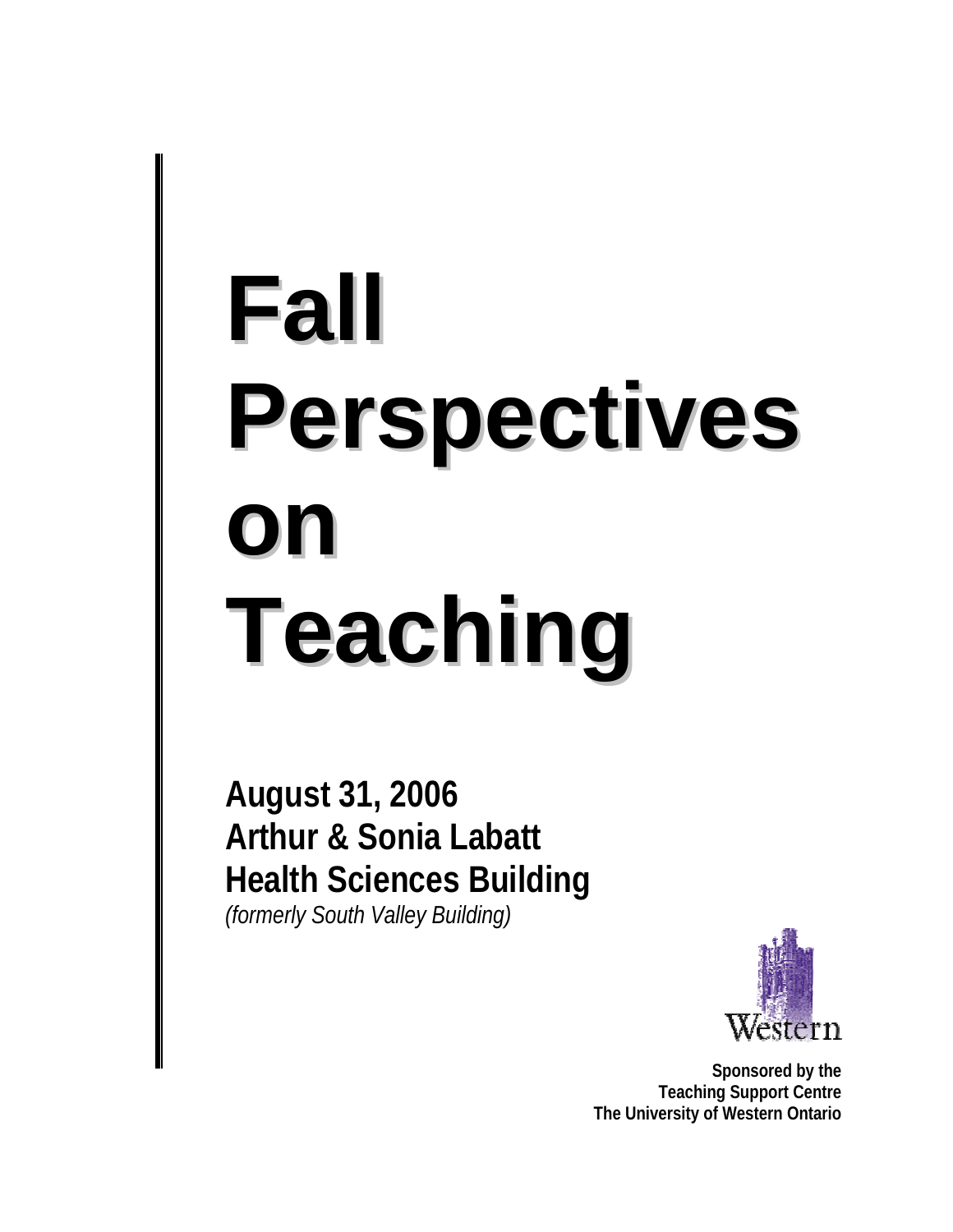# **Fall Perspectives on Teaching**

**Thursday, August 31, 2006** 

**Arthur & Sonia Labatt Health Sciences Building** 

*(formerly South Valley Building)* 

**9:00 - 9:15 a.m. WELCOMING REMARKS Room 35** *Paul Davenport, President & Vice-Chancellor*

**Room 35**

**9:15 - 10:45 a.m. KEYNOTE ADDRESS**

## **From Admission to Graduation: Opportunities and Strategies for Student Engagement**

*Joy Mighty, Queen's University* 

Have you ever witnessed the sheer joy of people who receive letters of acceptance into their chosen university? They are typically enthusiastic and eager to become fully engaged in their university experience. What happens by the time they enrol in our course? Where does that excitement go? How can we keep our students engaged? This interactive presentation will explore some of the issues and challenges, at the class, course, and curriculum levels, that affect our abilities to engage students and motivate them to succeed. It will suggest practical strategies for creating environments that engage students in deep, meaningful and active learning, from the time they enter university to the time they leave.

*Dr. Joy Mighty is Director of the Centre for Teaching and Learning at Queen's University and Professor of Management in the Queen's School of Business. She earned her PhD in Organizational Behaviour from the Schulich School of Business at York University in Toronto. Joy is an award-winning teacher with a wealth of experience and expertise as an educational developer, management educator, researcher and consultant in Organizational Behaviour. A member of several academic and professional associations, Joy was until recently the inaugural Chair of the Educational Developers' Caucus of the Society for Teaching and Learning in Higher Education (STLHE). She was listed in the historic 2002 publication entitled Who's Who in Black Canada: Black Success and Black Excellence in Canada – a Contemporary Directory.*



**10:45 – 11:00 a.m. Refreshment Break**

**11:00 – 12:00 p.m. FELLOWSHIP IN TEACHING INNOVATION AWARD PRESENTATION Room 35**

## **Learning Through Objects: The UWO Medical Artifact Collection as a Teaching and Research Resource**

#### *Shelley McKellar, Department of History and History of Medicine Program*

The UWO Medical Artifact Collection contains approximately 1,000 objects, ranging from bloodletting instruments and surgical sets to microscopes and pharmaceuticals, representative of late 19th- and early 20<sup>th</sup>-century practice and teaching of health and medicine in southwestern Ontario. These medical artifacts hold potential as a meaningful study collection for university students and researchers interested in material culture, object study, regional practices as well as any number of themes in the history of health and medicine. This presentation will highlight collections development work, incorporation of medical artifacts into teaching, student workshop experience with the collection, and the recent launching of the UWO Medical Artifact Collection website. The website contains a searchable database and teaching modules and aims to facilitate greater utilization of the collection among the university community.